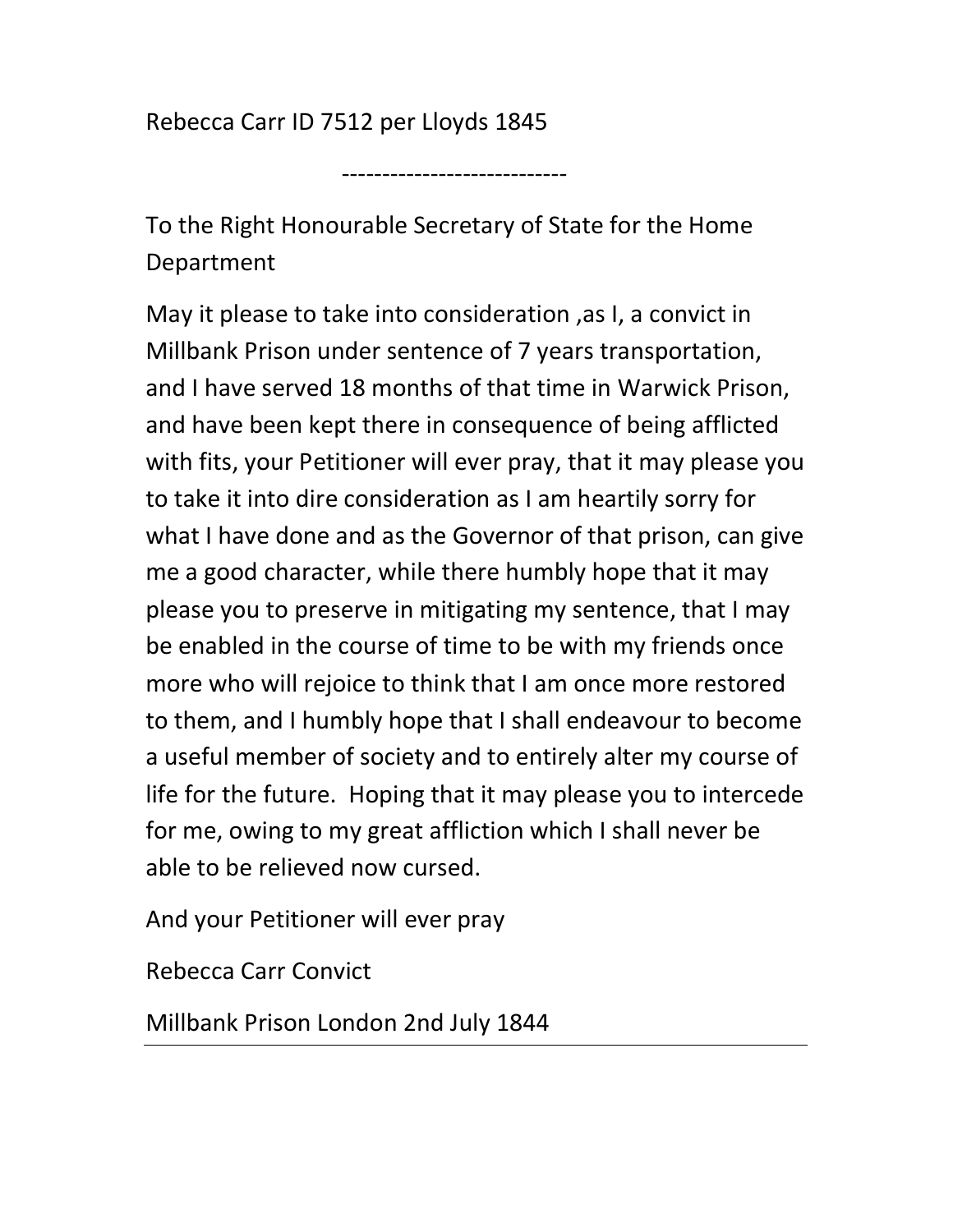To The Right Honourable Sir James Graham Secretary of State for the Home Department

The humble Petition of Jane Carr of No 24 Leak Street, Birmingham

## Sheweth

That your petitioner is the unhappy mother of Rebecca Carr who some time ago was convicted in conjunction with another person who had taken a pair of trousers from the shop of Mr Spicer of Snow Mile in this town, and for which the sentence of transportation for a period of seven years was proposed against them.

That shortly after the prisoners conviction there was a Petition transmitted to your Lordship most respectfully signed and in which said Petition, the Prosecutor Mr Spicer most earnestly begged to recommend the prisoner to your most merciful considerations, in conjunction with the other gentlemen whose signatures were placed thereto, praying for a mitigation of the prisoners sentence, owing to her previous exemplary character and youth, but which Petition unfortunately did not take the desired effect.

That the prisoner was removed from the prison at Warwick to the Penitentiary prison at Millbank, but after being there for some time it was considered necessary to remove her back to Warwick, she being subject to fits, and which said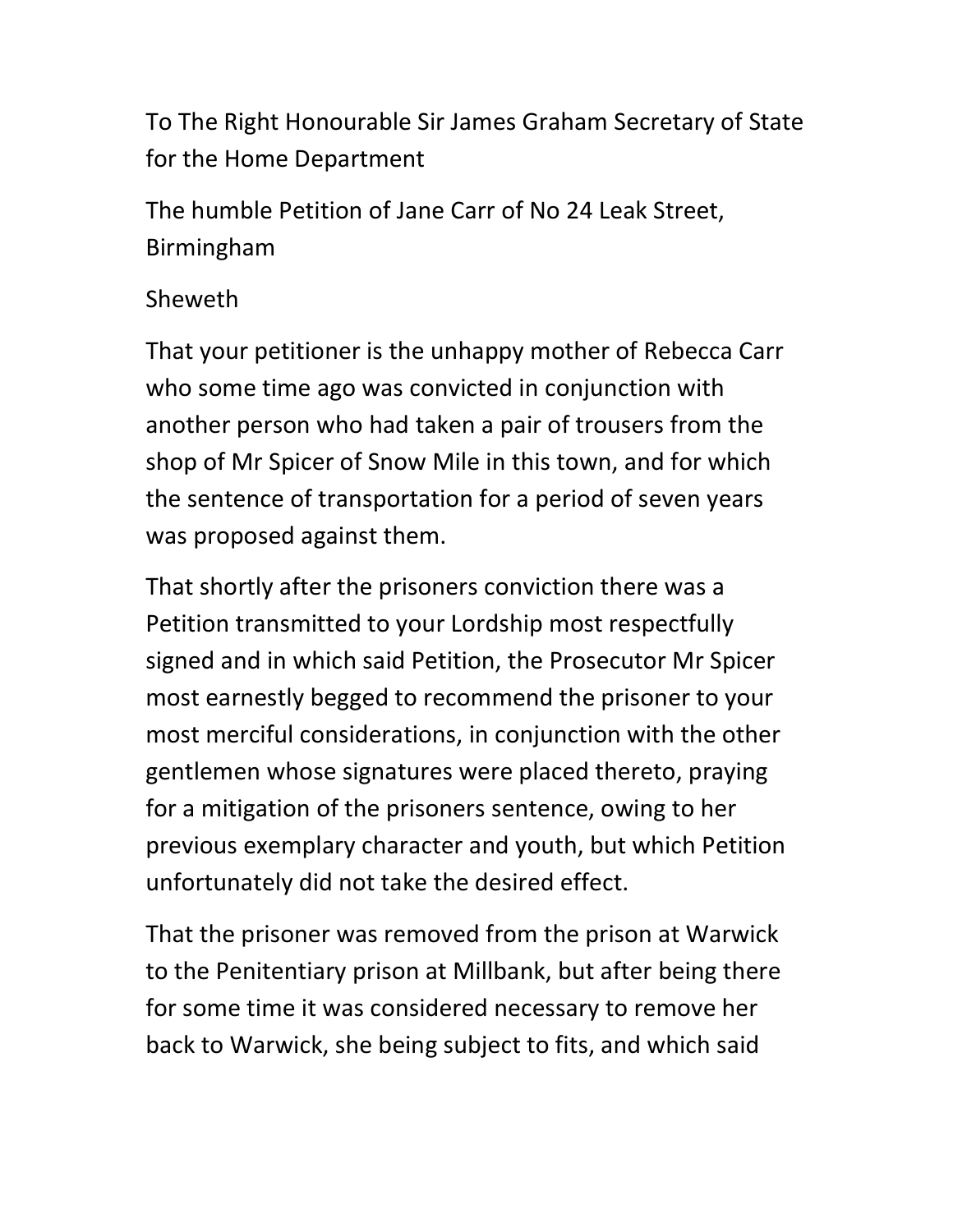complaint the unfortunate prisoner had been subject to from her cradle.

That the prisoner is truly penitent and labours under the greatest remorse of conscience at the degrading situation in which she is now placed.

That the prisoner is scarcely safe to be left alone owing to the serious affliction, under which she has so long and most unfortunately laboured.

That your Petitioner has reared a large family, and no other instance ever before occurred in her family of the slightest deviation from the Laws of this Country.

That your Petitioner in conjunction with her unhappy family is almost weighed down with grief and sorrow at the situation of her unfortunate and afflicted daughter.

And therefore humbly though honestly prays in that your Lordship will be pleased to look upon the prisoner's case with some commiseration and recommend her to the Royal clemency as a fit object for a mitigation of sentence, as should the prisoner obtain an extenuation of sentence through your Lordships kind interposition , your Petitioner will ever pray.

Jane carr

No 24 Leak Street

Birmingham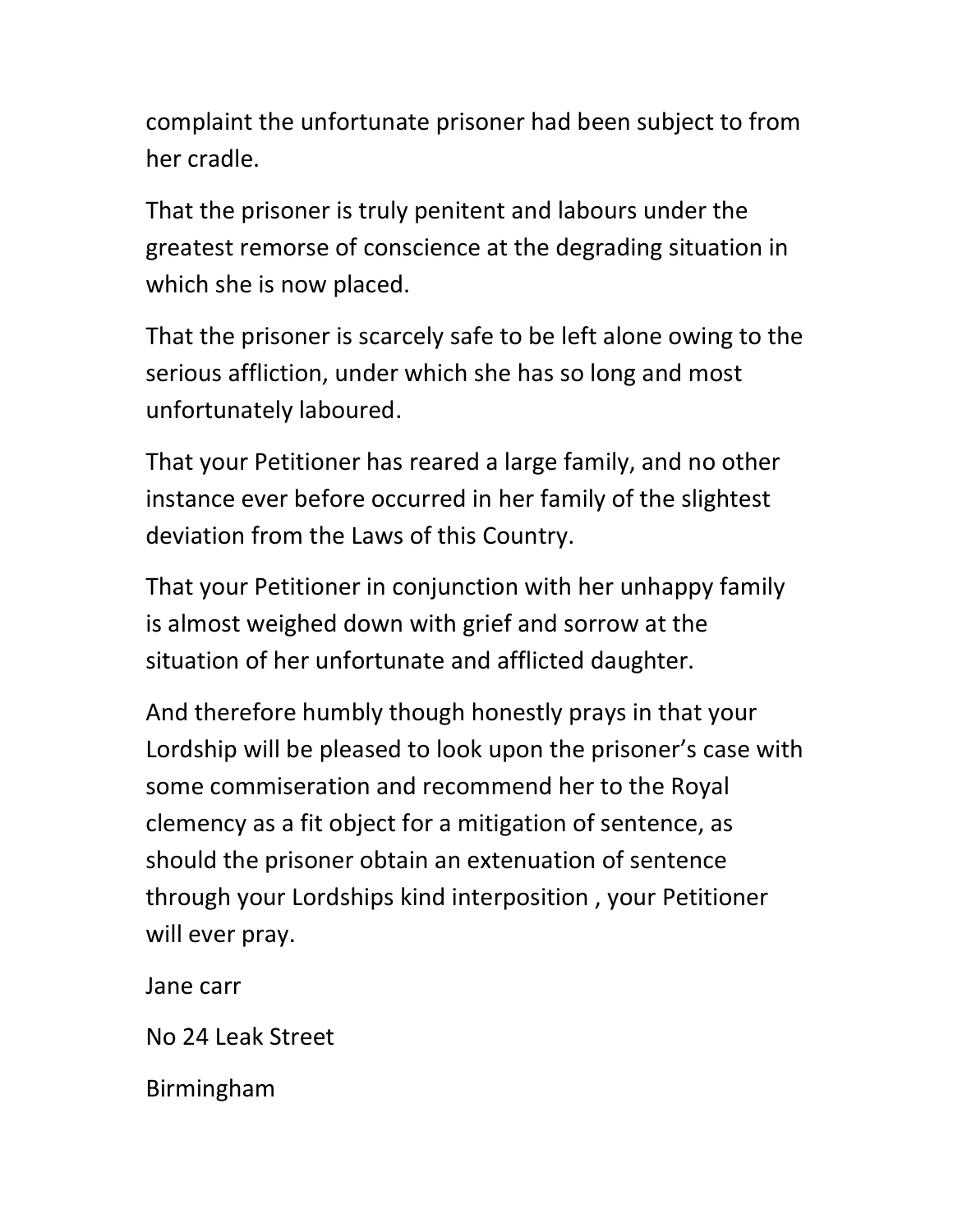6<sup>th</sup> June 1844.

Rebecca Carr

2<sup>nd</sup> Application

Prisoner was rejected at Millbank on account of fits and prays liberation.

-------------------------------------

------------------------------

To the Right Honourable Sir James Graham the Principle Secretary of State for the Home Department

The humble Petition of Jane Carr of No 22 Leek Street Birmingham in the county of Warwick

Sheweth

That your Petitioner is the unhappy mother of Rebecca Carr who was convicted at the recent General Sessions held for the Peace in the Borough of Birmingham in conjunction with another girl of the name of Catherine [Tyney] of purloining a pair of trousers from the shop of Mr Spicer of Snow Hill in this town for which the sentence of transportation for the term of seven years was passed against them.

That although the prisoner now stands in such circumstances of disgrace yet her family testify she never did before misconduct herself as a daughter a sister or a servant except on a trivial occasion.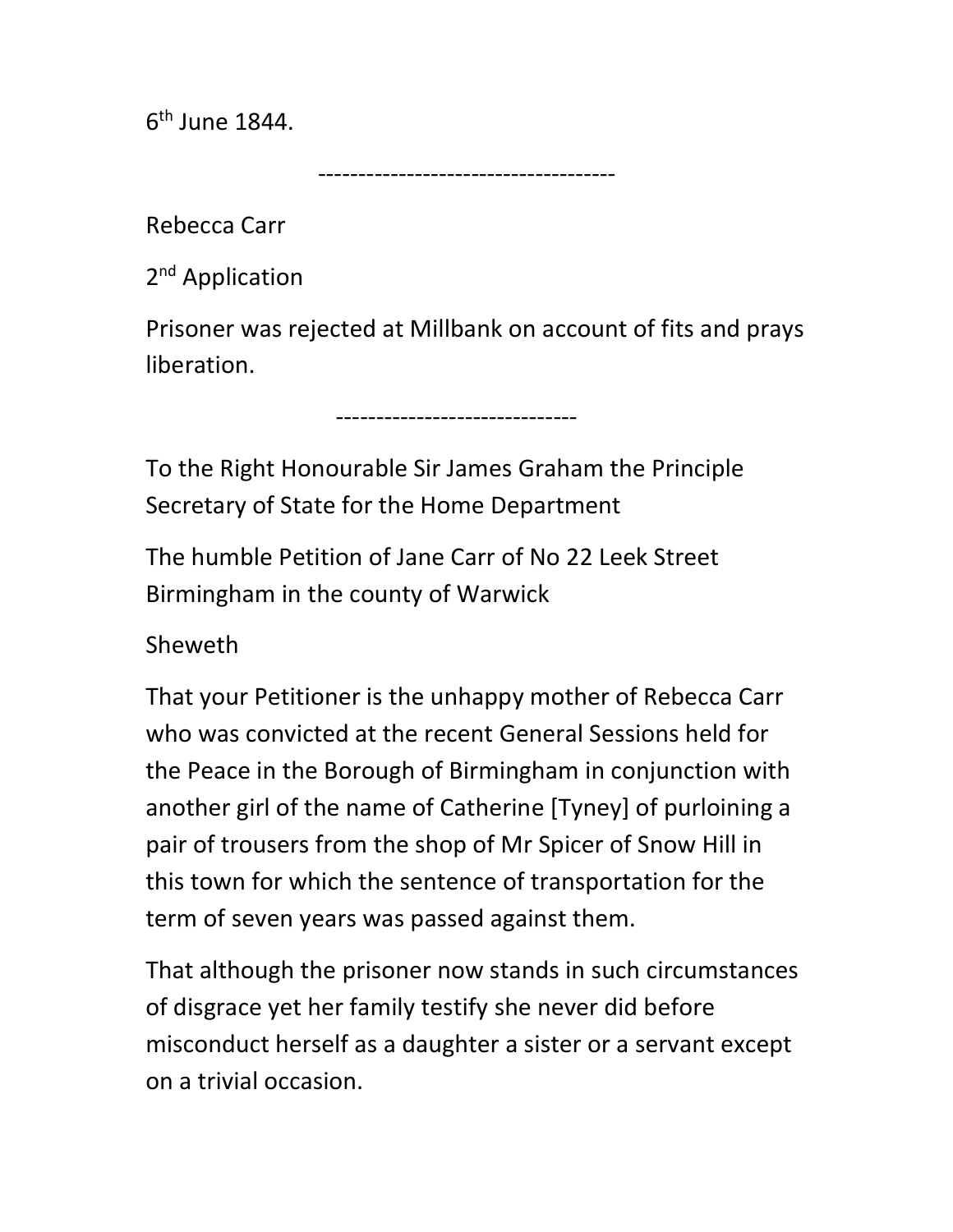That your Petitioner who is a widow has eight other children and no other instance ever before occurred in the family of the slightest deviation from the Laws of the Country.

That the prisoner was in the service of a Mr Neale of this town for a considerable time, who certifies by his signature hereto that the prisoner was in his service a considerable time during which period her conduct was of that nature to give him ample satisfaction and that such is his present opinion of her, that he would most willingly receive her into his employment again.

That Mr Spicer the Prosecutor feels greatly for the prisoner in her present truly distressing situation and therefore begs to recommend her to your Honours notice as a fit object for your Honours most merciful consideration.

And therefore humbly though earnestly prays that your Honour will be pleased to take her case into your humane consideration and recommend her to the Royal clemency as a fit object for an extenuation of sentence or so far mitigate the prisoners sentence as to continue her in her native country so as to afford your petitioner the sustaining and comforting hope that she will not be separated there from nor from her almost broken hearted mother and friends.

------------------------------------------

And your Petitioner will ever pray.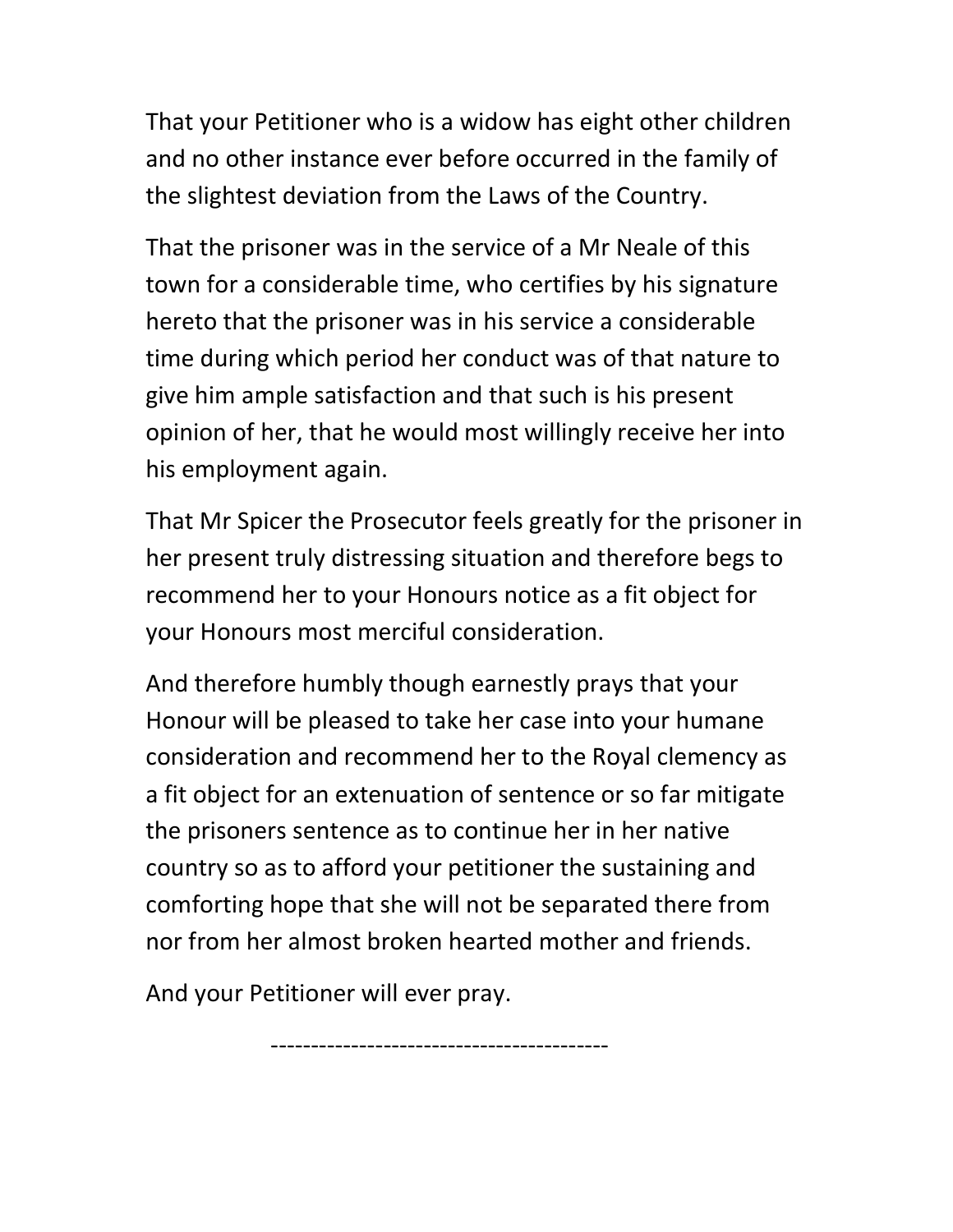Prepared in the unusal form by the Birmingham Petition **Writers** 

-----------------------------

May it please your Honour

 We whose names are subscribed declare our belief in the allegation contained in the annexed Petition, and therefore most earnestly hope that though your Honours kind interposition a mercy may be extended to the unfortunate prisoner and the prayers of the Petition may be accordingly granted.

William Spicer – Clothier and Hatter

John Neale Brass Founder

John Shimpton – Needle and Fist Hook Maker

William Sutton – Victualler

Charles Mason – Plumber

And another 25 signatures.

Rebecca Carr

3<sup>rd</sup> Application

The prisoners expresses contrition represents her good conduct and prays for pardon

-----------------------------------------------